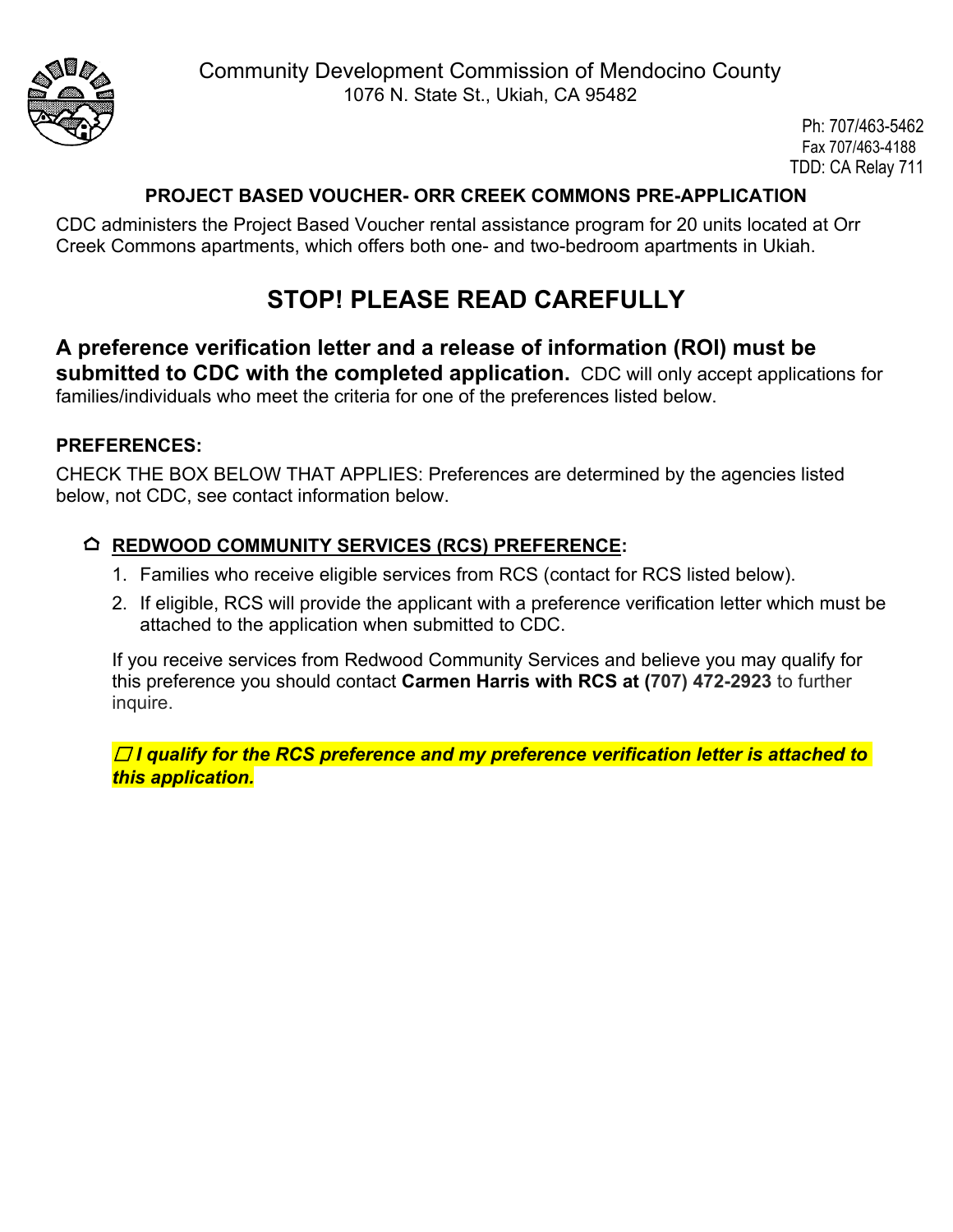#### **SUBMITTING THE APPLICATION:**

Applications will not be accepted prior to the date/time this waitlist opens on **March 23, 2021 at 8:00 a.m.**

**Completed applications must have a preference verification letter and a release of information attached when they are submitted to CDC.** Any applications submitted without a preference verification letter will be returned via first class mail with instructions on how to resubmit the application.

Applications must be submitted to the Community Development Commission of Mendocino County located at: **1076 N. State Street, Ukiah CA 95482** and may be submitted in the following manner**;**

- $\Omega$  Submitted to the Community Development Commission of Mendocino County at the address listed above,
- $\Delta$  Dropping the application in the drop box located near CDC's front door at 1076 North State Street, Ukiah CA, 95482
- $\Omega$  Mailing the completed application to the address listed directly above
- $\Delta$  Email the completed application to: info@cdchousing.org, or
- $\hat{\triangle}$  Faxing the completed application to (707) 463-4188

Applications will be date and time stamped when submitted. The date and time stamped on the application will be the date and time of your application.

| 2022 Income Limits - Effective 4/18/2022 |                               |                |  |  |  |
|------------------------------------------|-------------------------------|----------------|--|--|--|
| Persons in<br><b>Family</b>              | <b>Extremely Low</b><br>(30%) | Very Low (50%) |  |  |  |
|                                          | \$16,900                      | \$28,150       |  |  |  |
| $\mathbf 2$                              | \$19,300                      | \$32,150       |  |  |  |
| 3                                        | \$23,030                      | \$36,150       |  |  |  |
| 4                                        | \$27,750                      | \$40,150       |  |  |  |
| 5                                        | \$32,470                      | \$43,400       |  |  |  |
| 6                                        | \$37,190                      | \$46,600       |  |  |  |
|                                          | \$41,910                      | \$49,800       |  |  |  |
| 8                                        | \$46,630                      | \$53,000       |  |  |  |

Any applications received from families who are over the income limits listed above will receive notification by mail denying the household admission to the program. HUD requires all household members to submit evidence of citizenship, eligible immigration status or elect not to contend that one has eligible status. Evidence of eligible status will be requested when CDC is determining eligibility for assistance. At least one household member must be an eligible citizen or have eligible immigration status to qualify. No applicant for housing assistance will be discriminated against because of a disability. Applicants are not required to disclose a disability, however, benefits for which only persons with disabilities are eligible cannot be provided unless the participant discloses his or her disability status.

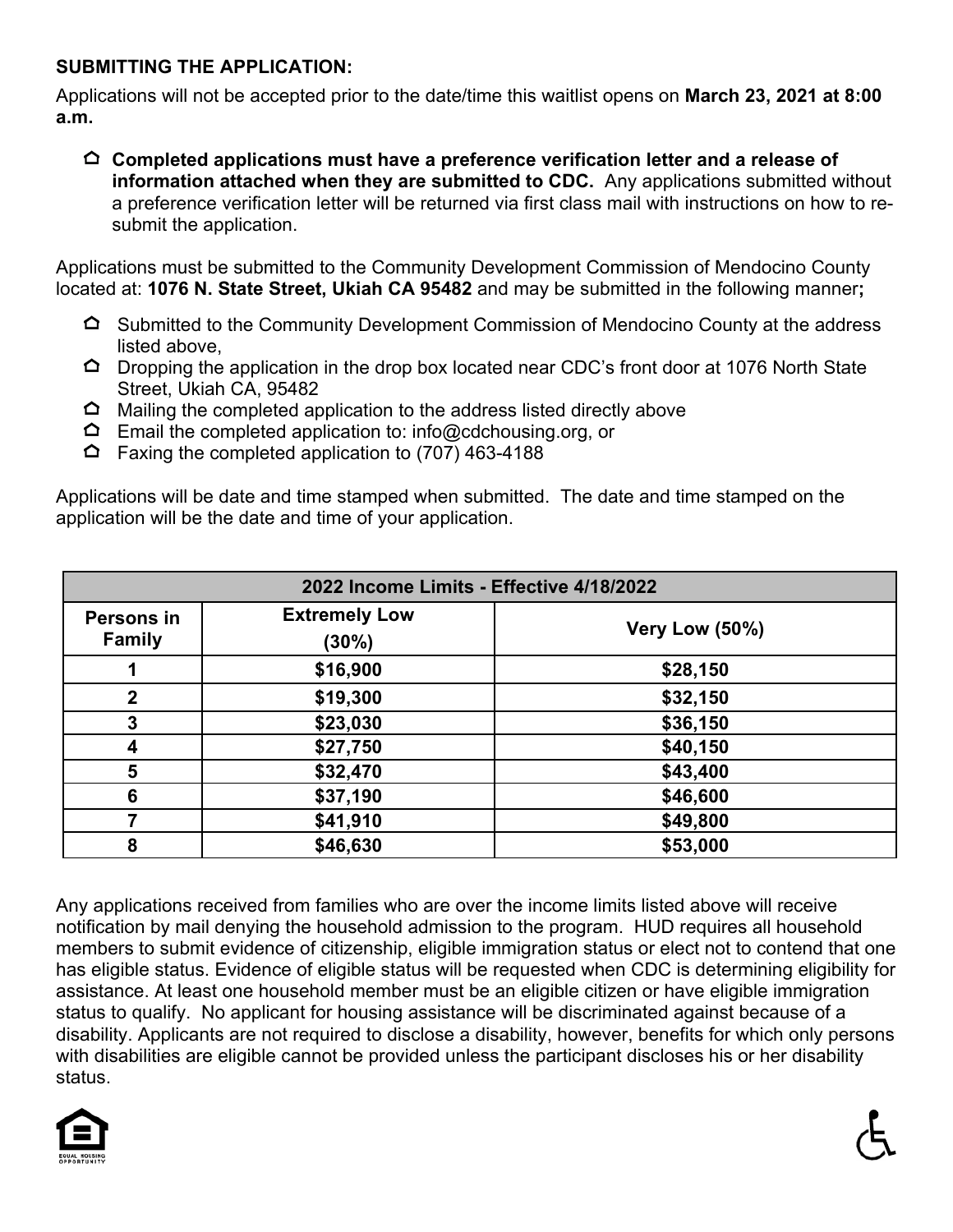#### **Orr Creek Commons PBV Pre-Application Community Development Commission of Mendocino County**

| <b>POINTMING BUTCHPHONE COMMISSION OF MUNICIPALITY COMMITT</b> |                                                                                                                            |  |  |  |  |  |  |
|----------------------------------------------------------------|----------------------------------------------------------------------------------------------------------------------------|--|--|--|--|--|--|
|                                                                | <b>Return to:</b> 1076 N. State St, Ukiah CA 95482 fax (707) 463-4188 P (707) 463-5462 info@cdchousing.org                 |  |  |  |  |  |  |
|                                                                | <b>NOTE:</b> All questions, on this application MUST be completed, write " <b>None</b> " if the question does not apply to |  |  |  |  |  |  |

you. This form must be completed in **ink** and your own handwriting if able. Use the legal name for each person who will reside in the household as it appears on his/her Social Security card. All persons age 18 and over must sign the application certifying that the information pertaining to them is correct.

## **PLEASE PRINT NEATLY ON THIS APPLICATION**

| Date _________# of persons in household ___Cell Phone ______________Home Phone _____________________ |  |                                                               |                                                                                                               |                                     |                                                                    |                                                    |                             |
|------------------------------------------------------------------------------------------------------|--|---------------------------------------------------------------|---------------------------------------------------------------------------------------------------------------|-------------------------------------|--------------------------------------------------------------------|----------------------------------------------------|-----------------------------|
|                                                                                                      |  |                                                               |                                                                                                               |                                     |                                                                    |                                                    |                             |
| Street #/ P.O. Box<br>Homeless? □Yes □No<br>Mailing Address: □ Same as above                         |  |                                                               |                                                                                                               | City                                |                                                                    | State                                              | Zip Code                    |
|                                                                                                      |  |                                                               |                                                                                                               |                                     | NOTICE: You must notify CDC in writing of any change of address    |                                                    |                             |
|                                                                                                      |  |                                                               |                                                                                                               |                                     | If we are unable to contact you by mail, your name will be removed |                                                    |                             |
|                                                                                                      |  |                                                               |                                                                                                               | from the waiting list.              |                                                                    |                                                    |                             |
| Name:<br><b>First and Last</b>                                                                       |  | Elderly: 62<br>÷.                                             | Disabled                                                                                                      | <b>Relation-</b><br>ship to<br>head | <b>Social</b><br><b>Security</b><br><b>Number</b>                  | Race &<br><b>Ethnicity</b><br>(see codes<br>below) | <b>Birth</b><br><b>Date</b> |
|                                                                                                      |  | Y<br>N                                                        | Y<br>$\blacksquare$<br>$\Box$ N                                                                               | Head of<br>Household                |                                                                    |                                                    |                             |
|                                                                                                      |  | $\Box$ Y<br>N<br>Y<br>N<br>Y<br>$\mathsf{N}$<br>$\Box$ Y<br>N | $\sqsupset$ Y<br>$\Box$ N<br>$\sqcap$ Y<br>$\Box$ N<br>$\sqsupset$ Y<br>$\Box$ N<br>$\Box$ Y<br>$\sqsupset$ N |                                     |                                                                    |                                                    |                             |

#### **\*\*You are NOT required to make a race or ethnicity choice.**

**Race:** (1) White, (2) Black/African American, (3) American Indian/Alaskan Native, (4) Asian, 5) Native Hawaiian/Other Pacific Islander **Ethnicity**: (A) Hispanic or Latino, (B) Not Hispanic or Latino

| <b>Income Sources</b>                             | Yes/No                     | <b>Household Member</b> | <b>Monthly Income</b> |
|---------------------------------------------------|----------------------------|-------------------------|-----------------------|
| Social Security/SSI                               | $\Box$ Yes $\Box$ No       |                         | \$                    |
| <b>TANF/Welfare</b>                               | $\Box$ Yes $\Box$ No       |                         | \$                    |
| <b>Veterans Benefits</b>                          | $\Box$ Yes $\Box$ No       |                         | \$                    |
| <b>Employment Income</b>                          | $\square$ Yes $\square$ No |                         | \$                    |
| Unemployment benefits                             | $\Box$ Yes $\Box$ No       |                         | \$                    |
| <b>Child Support/Alimony</b>                      | $\Box$ Yes $\Box$ No       |                         | \$                    |
| Asset income (interest<br>on bank accounts, etc.) | $\square$ Yes $\square$ No |                         | \$                    |
| Other source of income                            | ∣⊟Yes □No                  |                         | \$                    |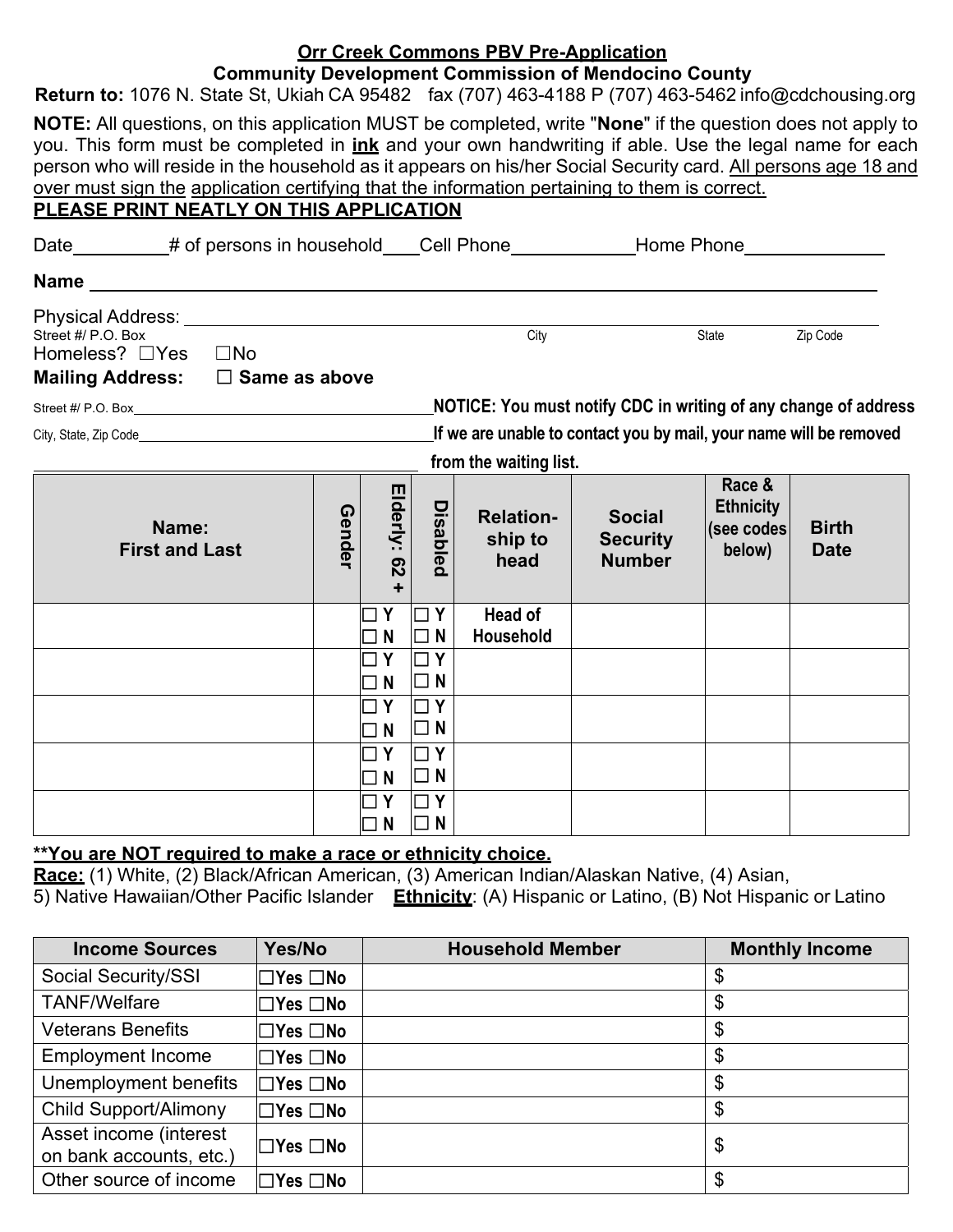| <b>OTHER PREFERENCES</b>                                                                                                                                                                                                                                                                                                                                                                                                                                                                                                                                                             |            | <b>CLAIMING</b><br><b>PREFERENCE</b> | <b>REASON FOR CLAIM</b>                                                                                                                                                                                                                                                                                                                   |
|--------------------------------------------------------------------------------------------------------------------------------------------------------------------------------------------------------------------------------------------------------------------------------------------------------------------------------------------------------------------------------------------------------------------------------------------------------------------------------------------------------------------------------------------------------------------------------------|------------|--------------------------------------|-------------------------------------------------------------------------------------------------------------------------------------------------------------------------------------------------------------------------------------------------------------------------------------------------------------------------------------------|
| <b>VETERAN OR SURVIVING SPOUSE OF A</b><br><b>VETERAN</b><br>*If claiming this preference, you must provide a copy<br>of the DD214 (or equivalent) showing Honorable<br>Discharge (or equivalent) within 30 calendar days<br>from the date you submit this application to CDC.                                                                                                                                                                                                                                                                                                       | $\Box$ Yes | $\square$ No                         | N/A                                                                                                                                                                                                                                                                                                                                       |
| LIVE/AND OR WORK IN MENDOCINO COUNTY                                                                                                                                                                                                                                                                                                                                                                                                                                                                                                                                                 | $\Box$ Yes | $\square$ No                         | N/A                                                                                                                                                                                                                                                                                                                                       |
| <b>NATURAL DISASTER</b><br>Families are eligible for this preference if they have<br>been affected by a <b>natural disaster</b> such as a fire,<br>flood, earthquake or other natural cause and meet<br>all three of the criteria listed below;<br>The disaster occurred within the past 24<br>≏<br>months, AND<br>$\Omega$ The applicant's housing was rendered<br>uninhabitable in the disaster, AND<br>$\Delta$ The family is not living in standard,<br>permanent, replacement housing.<br>*Additional verification will be required in order to<br>qualify for this preference. | $\Box$ Yes | $\square$ No                         | If you answered yes to this<br>preference, list the following<br>information in the space<br>provided below;<br>$\Delta$ Approximate date of the<br>disaster,<br>$\Delta$ If your home was<br>rendered uninhabitable,<br>and<br>$\Omega$ What your current living<br>situation is. Do not<br>answer Homeless, please<br>be more specific. |

#### **ASSETS: Checking/Savings Accounts**  ☐ **No assets**

| <b>Type of Asset:</b><br>i.e. checking/savings | <b>Financial Institution</b> | Cash<br><b>Value</b> |  |  |
|------------------------------------------------|------------------------------|----------------------|--|--|
|                                                |                              |                      |  |  |
|                                                |                              |                      |  |  |
|                                                |                              |                      |  |  |